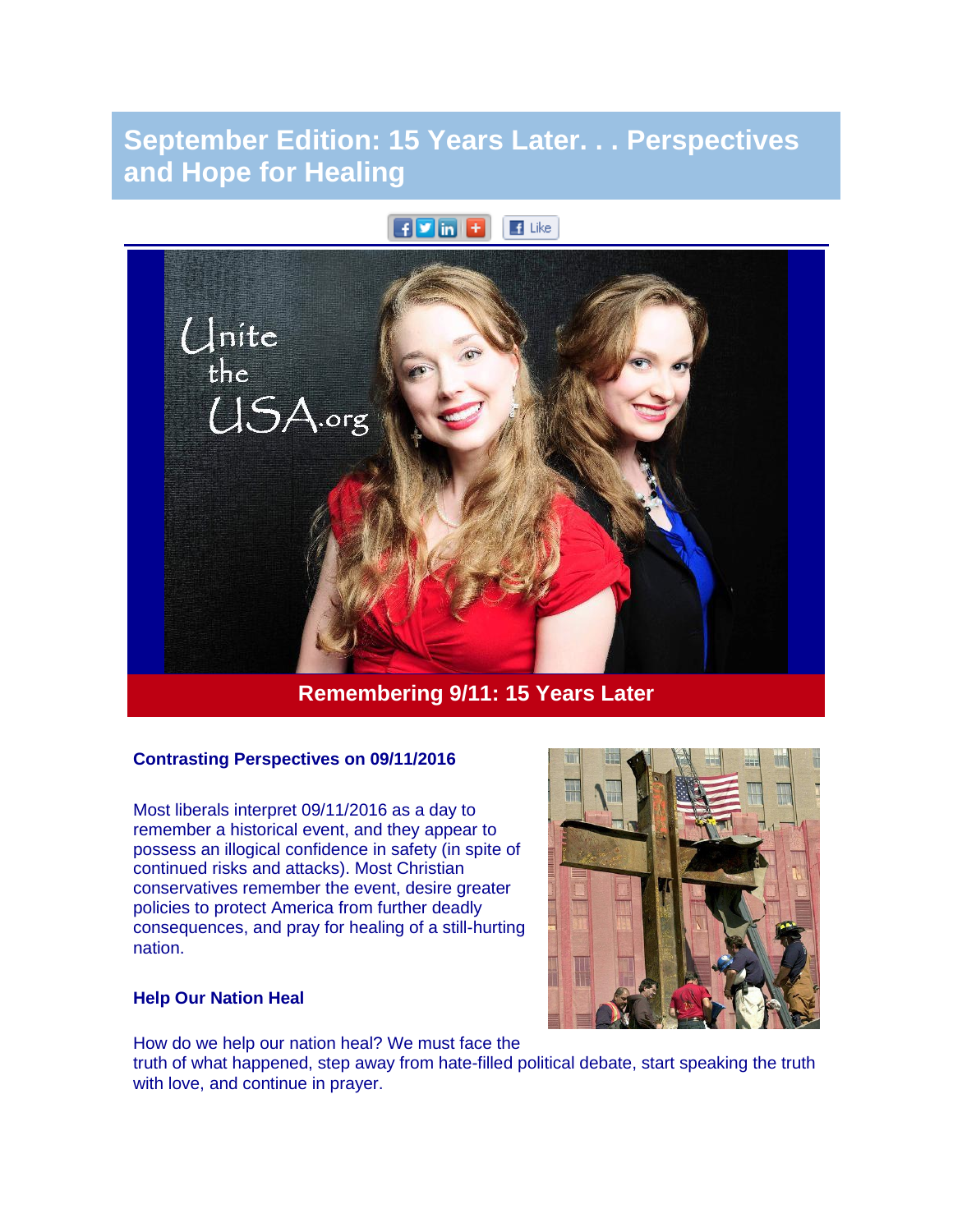Indeed, on the fifteenth anniversary of 09/11, most Americans feel shocked by the passage of time and mourn the thousands of deaths. But the victims of 09/11/01 were not the only causalities resulting from the day's deadly terrorist attacks: We must remember the thousands of ensuing deaths of heroes serving in Afghanistan and Iraq as well as Benghazi, Fort Hood, Boston Marathon, Orlando, and the list goes on...

#### **Return to the Facts about the Attacks.**

Yes, September 11, 2016 is the 15th anniversary of 09/11 when radical Islamic terrorists attacked our country and killed 2,752 innocent human beings. That was the bloodiest day in our nation's history since the Civil War. Think about it: Those people could have been your loved ones, your co-workers, your friends. Our country and the world have never been the same.

#### **Honor the Heroes.**

We give tribute to the first responders who suffered and/or gave their saves to save others. We offer them our heartfelt thanks for running into danger to rescue the lives of strangers. We thank our policemen, firemen, paramedics, and all heroes who willingly put their own lives on the line on 09/11.

#### **With that said, in memory of the 2,752 people murdered, we suggest doing these things:**

• **Watch this video of Billy Graham recounting 09/11.** Share it with the kids in your life!



 $\blacktriangleright$   $\blacklozenge$ 

 $\Box$   $\vec{v}^{\dagger}$   $\ddot{z}^{\dagger}_{\mathbf{x}}$ 

• **From the heart, please pray to our Lord Jesus.** Ask Him to draw every American to Himself. Pray for our nation to come back to Him.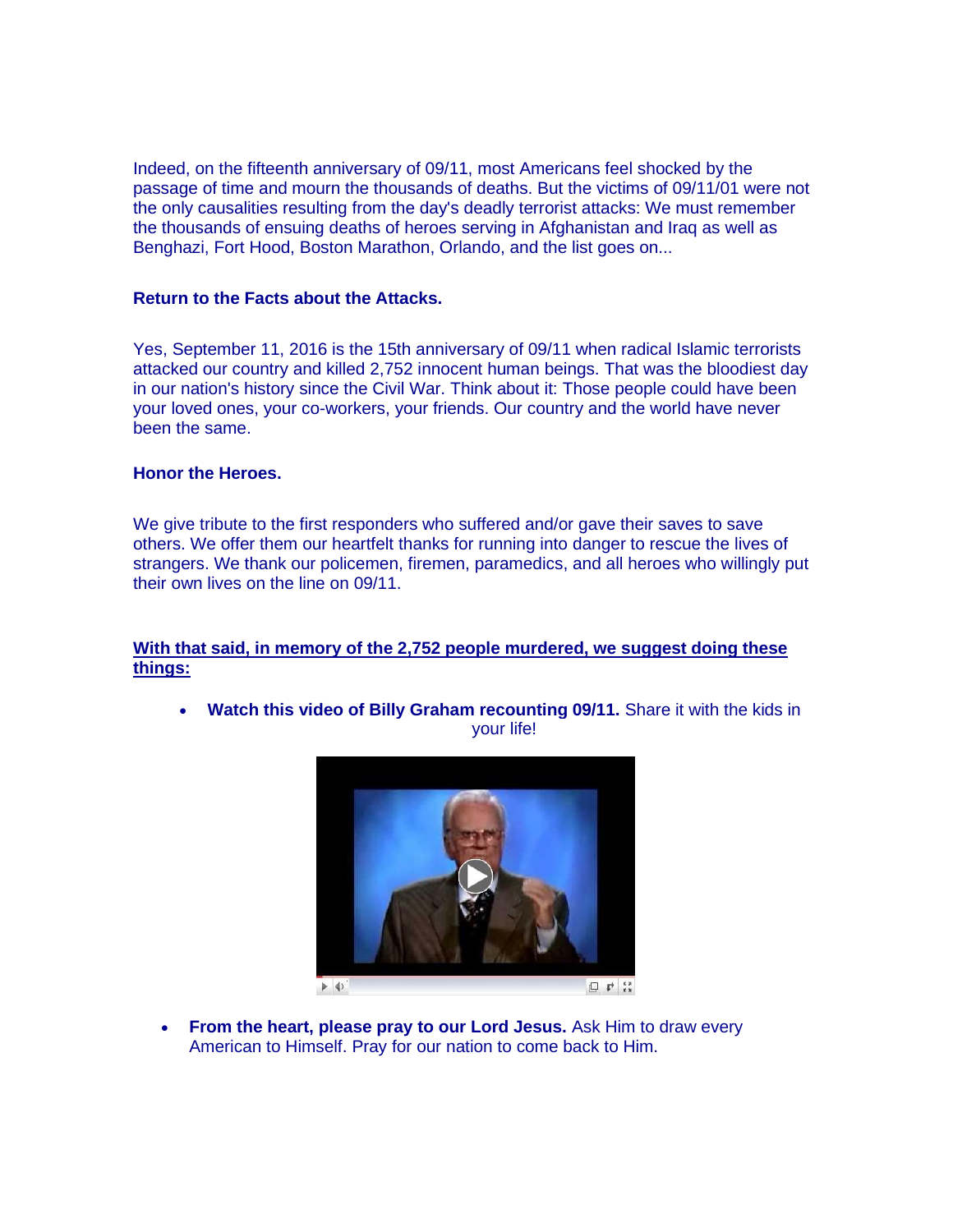- **Visit the 09/11 web site. Take time to learn about the people killed on 09/11.** Learn about their stories and the stories of 09/11 survivors.
- **Teach the kids in your life about 09/11.** 09/11 may seem like just yesterday to many. But, remember that today's teenagers either weren't born yet or they were too young to remember that horrifying day. So, do your part. Teach them about what America was like before 09/11. Tell them about the freedoms we have lost since 09/11. Share what you remember about 09/11. If the next generation does not understand 09/11, it will be our fault. Let's do our part.

Yes, it is the 15th anniversary of 09/11. It is also the 4th anniversary of the terrorist attack at the U.S. embassy in **Benghazi**, Libya. U.S. Ambassador J. Christopher Stevens, Sean Smith, Tyrone S. Woods and Glen Doherty were killed by terrorists on 09/11/12. We still demand truth and justice for Benghazi. Remember the innocent lives lost. Please join us in praying for our country today.

**In closing, remember that there are three kinds of people who harm America: those who do evil, those who do nothing, and those who give up. Never give up. Never give in. It's not too late.**

Pray, obey God, and quit complaining. Complaining only decreases morale and increases the problem.

**With God's help, America can soar again! Amen?** Now, we invite you to read more ways to help our nation heal and how to hope in God rather than government...

In God we still trust, Carrie and Stacie Stoelting Sisters and Founders of [Unite the USA](http://unitetheusa.org/index.html)

### **12 Ways You Can Help America**

*By Stacie Ruth and Carrie Beth Stoelting*

### **This Month's Bible Verse**

"Do not be overcome by evil, but overcome evil with good." **Romans 12:21**

### **Featured Quote**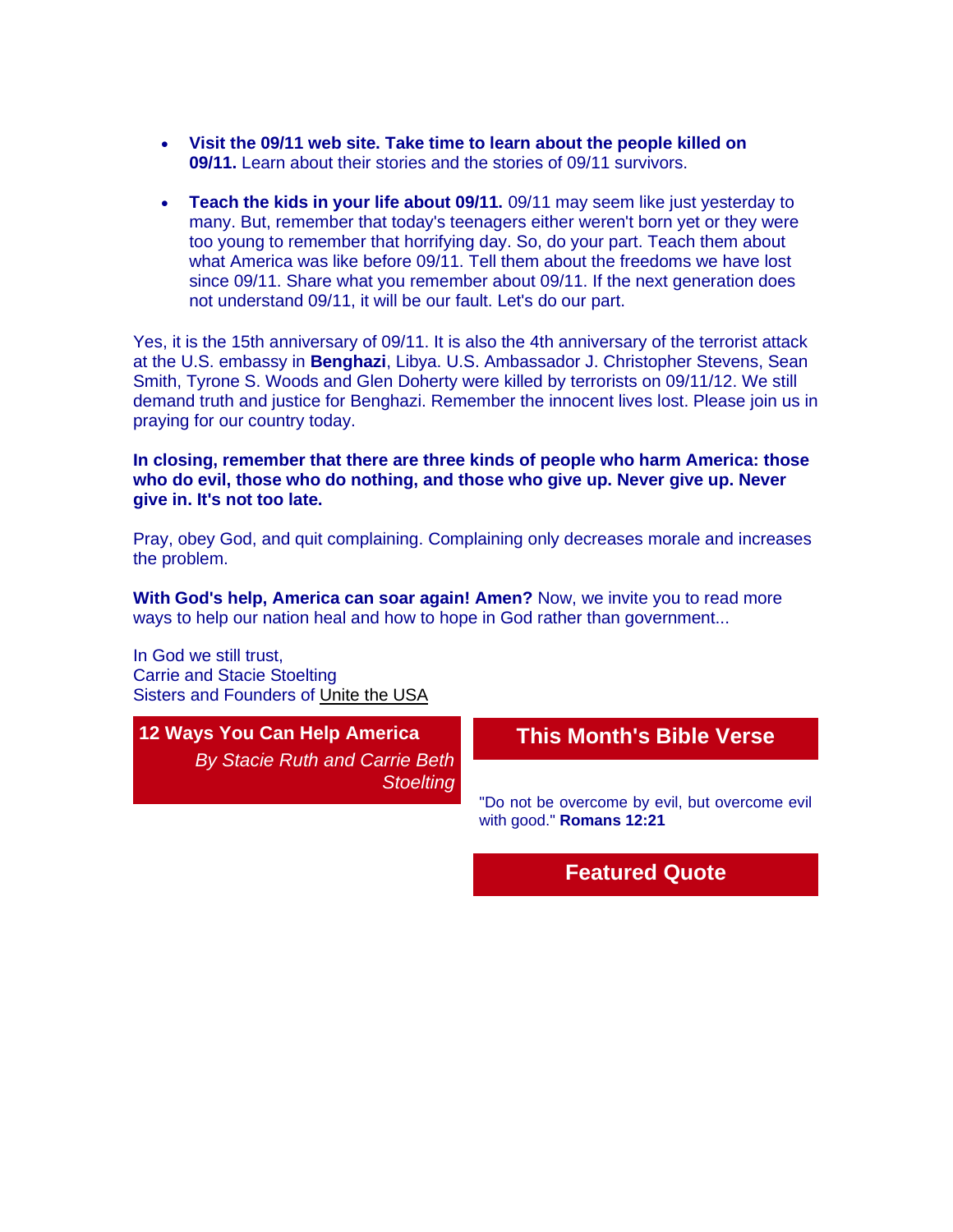

*Like 9/11 hero Todd Beamer, we all need to say, "Let's roll!" With God as our guide, we can unite the USA to fight for freedoms today! Here are twelve tips:*

#### **1. Resist the urge to trust the**

**media.** Understand for yourself why we became a country. Far too many Americans have no clue what the Declaration of Independence even says. Take time to read it. It's not a long document and it is a fascinating read. The Declaration of Independence was a statement adopted by the Continental Congress on July 4, 1776. In the thralls of the American Revolution, it announced that the thirteen American colonies regarded themselves as independent states (no longer a part of the British Empire). Primarily written by Thomas Jefferson, the Declaration of Independence details grievances against King George III and Great Britain regarding their abuse of power. [Click here](http://r20.rs6.net/tn.jsp?t=a8yadnyab.0.0.4h4hhncab.0&id=preview&r=3&p=http%3A%2F%2Fwww.wallbuilders.com%2FLIBissuesArticles.asp%3Fid%3D25685) to read the Declaration of Independence.

#### **2. Read and re-read the U.S. Constitution until you can get a basic grasp on its**

**truths.** On September 17, 1787, eleven years after the Declaration of Independence was written, the Constitution was adopted by the Constitutional Convention in Philadelphia, Pennsylvania. Our Constitution has provided a stable, practical guide for governing. The underlying principles of the Constitution were gathered by the delegates from years of



"Who can forget the incredibly courageous action of the firefighters and the police rushing into the burning World Trade Center while everyone else was rushing out. They laid their lives down for total strangers. This reminds us of what Jesus did for us on the cross."

#### -Billy Graham

(From his sermon in Fresno, California exactly one month after 9/11/01)

### **Win A DVD of** *God's Not Dead 2***!**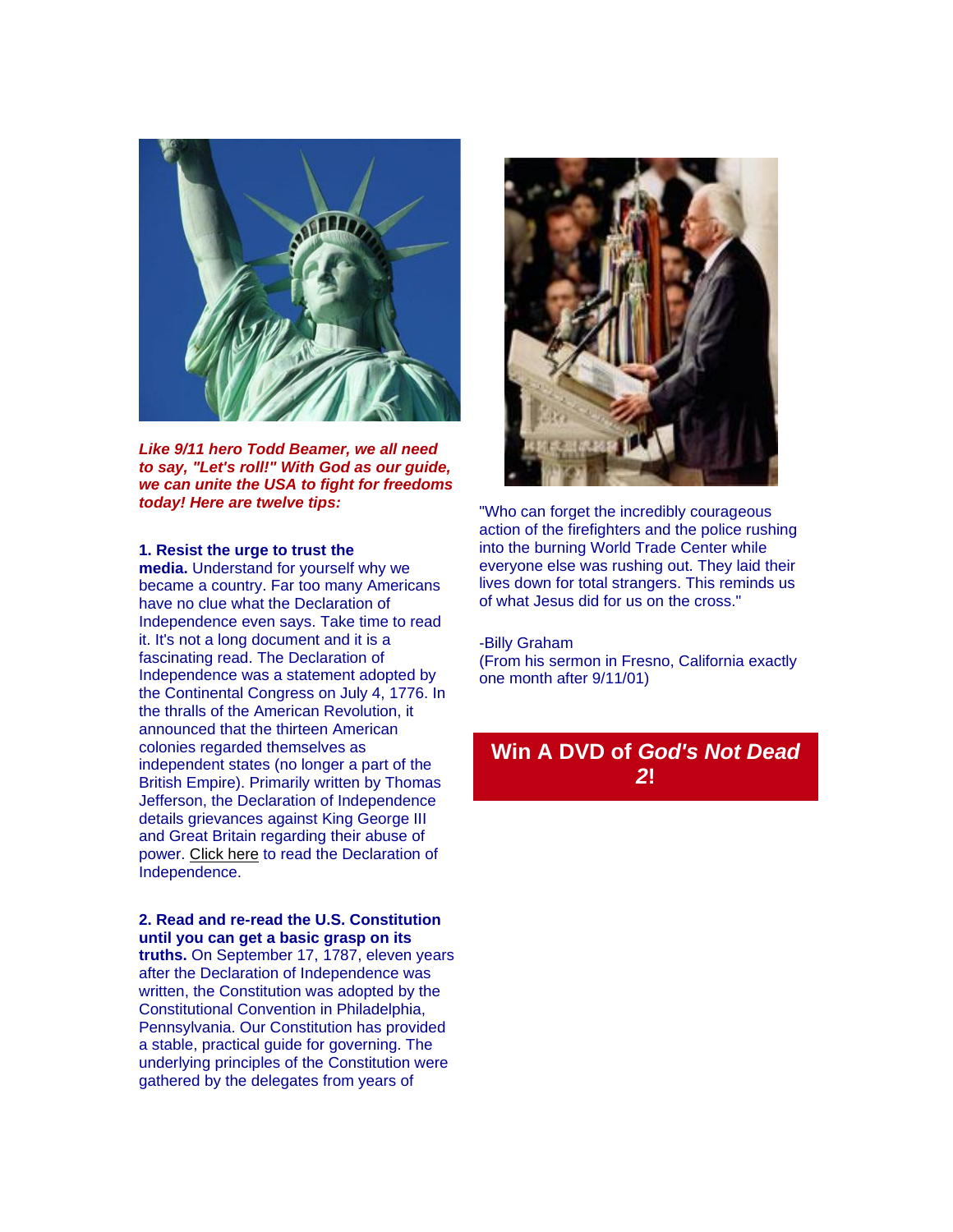careful study of governments and political thinkers, and also from the failed lessons learned from the failed Confederation. Limited government, separation of powers, and checks and balances are major themes in our Constitution. The Constitutional framers forged a working balance with these principles that has provided our country with liberty, order, and an enduring charter. [Click](http://www.wallbuilders.com/LIBissuesArticles.asp?id=36438)  [here](http://www.wallbuilders.com/LIBissuesArticles.asp?id=36438) to read the U.S. Constitution.

**3. Discover, claim, and defend your rights!** Many people do not realize that the Bill of Rights consists of the first ten amendments of the Constitution. James Madison introduced these amendments on July 21, 1789 and they were ratified on December 15, 1791. The Constitution and the Bill of Rights made liberty secure. (i.e. The First Amendment insures five freedoms: religion, speech, press, assembly, and petition.) The amendments illustrate the principle of limited government. For example, Congress cannot establish any church or denomination as a state-sponsored church. People are free to worship as they choose. Read the Bill of Rights [here.](http://www.archives.gov/exhibits/charters/bill_of_rights_transcript.html)

**4. Be able to answer this: What did the Founding Fathers intend?** Acclaimed by Thomas Jefferson as 'the best commentary on the principles of government which ever was written," the [Federalist Papers](http://r20.rs6.net/tn.jsp?t=a8yadnyab.0.0.4h4hhncab.0&id=preview&r=3&p=https%3A%2F%2Fwww.congress.gov%2Fresources%2Fdisplay%2Fcontent%2FThe%2BFederalist%2BPapers) make a powerful case for power-sharing between state and federal authorities. The Federalist Papers were written by "Publius" the pseudonym for Alexander Hamilton, John Jay, and James Madison. They were a collection of 85 articles promoting the ratification of the U.S. Constitution. The Federalist Papers detail the intent of the U.S. Constitution as seen by the Founding Fathers. Read the Federalist Papers to learn what was thought and believed by the men who help shape our country.

**5. Oh say, can you sing the National Anthem?** "The Star-Spangled Banner" is our nation's National Anthem. The [l](https://en.wikipedia.org/wiki/The_Star-Spangled_Banner#Lyrics)[yrics](http://r20.rs6.net/tn.jsp?t=a8yadnyab.0.0.4h4hhncab.0&id=preview&r=3&p=https%3A%2F%2Fen.wikipedia.org%2Fwiki%2FThe_Star-Spangled_Banner%23Lyrics) come from a poem written in 1814 by a 35-year-old lawyer, Francis Scott Key. He was inspired to



Enter now to win a copy of God's Not Dead 2. Last day to enter is September 30, 2016. A winner will be selected at random on October 1 and notified via e-mail. Entry form must be completed in its entirety. One entry per person. [Click here](http://unitetheusa.org/id143.html) to enter.

## **In Memory of Phyllis Schlafly**

*"In a world of inhumanity, war and terrorism, American citizenship is a very precious possession."*

**-Phyllis Schlafly**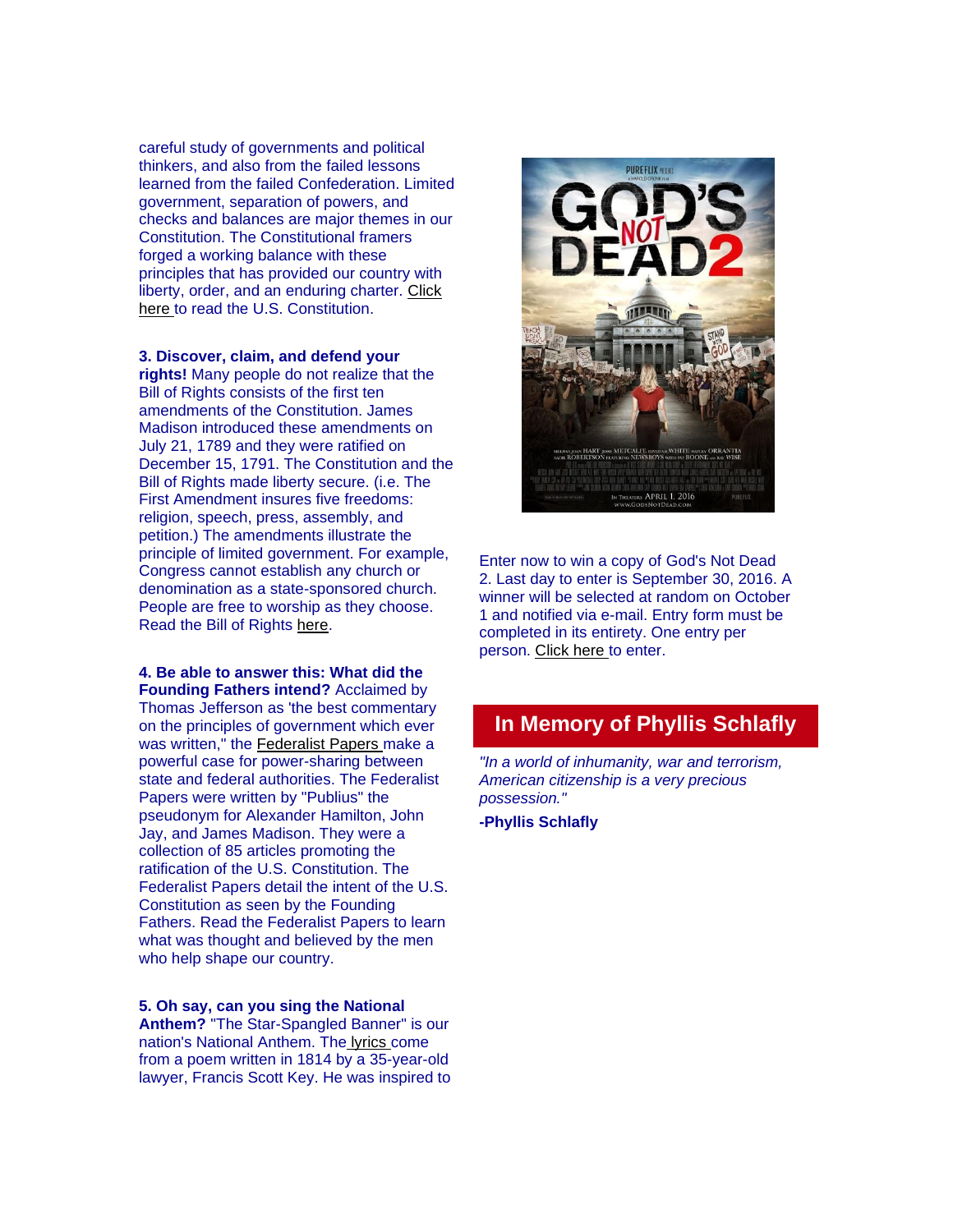write it after watching the bombardment of Fort McHenry during the War of 1812. "The Star-Spangled Banner" was officially declared as our National Anthem in1931. Learn earn the lyrics of the National Anthem. As a way to show respect for our country and freedom, always stand and place your right hand over your heart. [Click here](http://r20.rs6.net/tn.jsp?t=a8yadnyab.0.0.4h4hhncab.0&id=preview&r=3&p=https%3A%2F%2Fwww.youtube.com%2Fwatch%3Fv%3DNr7cYMYD944undefined) to watch Stacie Ruth sing our National Anthem.

**6. Pledge allegiance to the flag!** The Pledge of Allegiance of the United States is a way for citizens to express their dedication and love for their country and freedom. Through the years, it has been modified four times. Most recently, the words "under God" were added in 1954. The introduction of "under God" in the 1950s was done during the Cold War, as a way to differentiate the U.S. from the concept of communist state atheism. Here is the Pledge of Allegiance: "I pledge allegiance to the flag of the United States of America, and to the republic for which it stands, one nation under God, indivisible, with liberty and justice for all."

**7. Pass the torch of liberty.** Take time to teach your children and grandchildren about the greatness of our God and country. Without you, how will they learn? Your personal touch, time, and attention are effective in encouraging children to love faith and freedom. No school, group, or TV/computer program can replace the impact that you personally can have on our next generation. Visit your local library or bookstore to find resources about our country, government, and history. Have your kids meet our nation's heroes in your community and explain for how they fought for your own freedom.

**8. Put your guard up about too much government.** Be aware of current events. Be aware about what is happening in the news and in the federal and state legislatures. Do not assume that government programs with nice sounding names are safe and for the good of the people. (Sometimes the most dangerous bills have great sounding titles.) It's easy to keep up with current events



Please join us in honoring America's friend, Phyllis Schlafly. We felt so blessed to have crossed paths with her when we sang at the FRC's Values Voter Summit in Washington, D.C. What a lady of faith and fortitude! May God bless her family with comfort and may her memory be cherished...

-Stacie and Carrie Stoelting Sisters and cofounders of UnitetheUSA.org

### **In this critical election, are you equipped to cast your vote?**



Be educated about the presidential election. This voter quide shares information about major issues facing our nation today and the candidates' positions on the Supreme Court, religious liberty, and abortion. There is also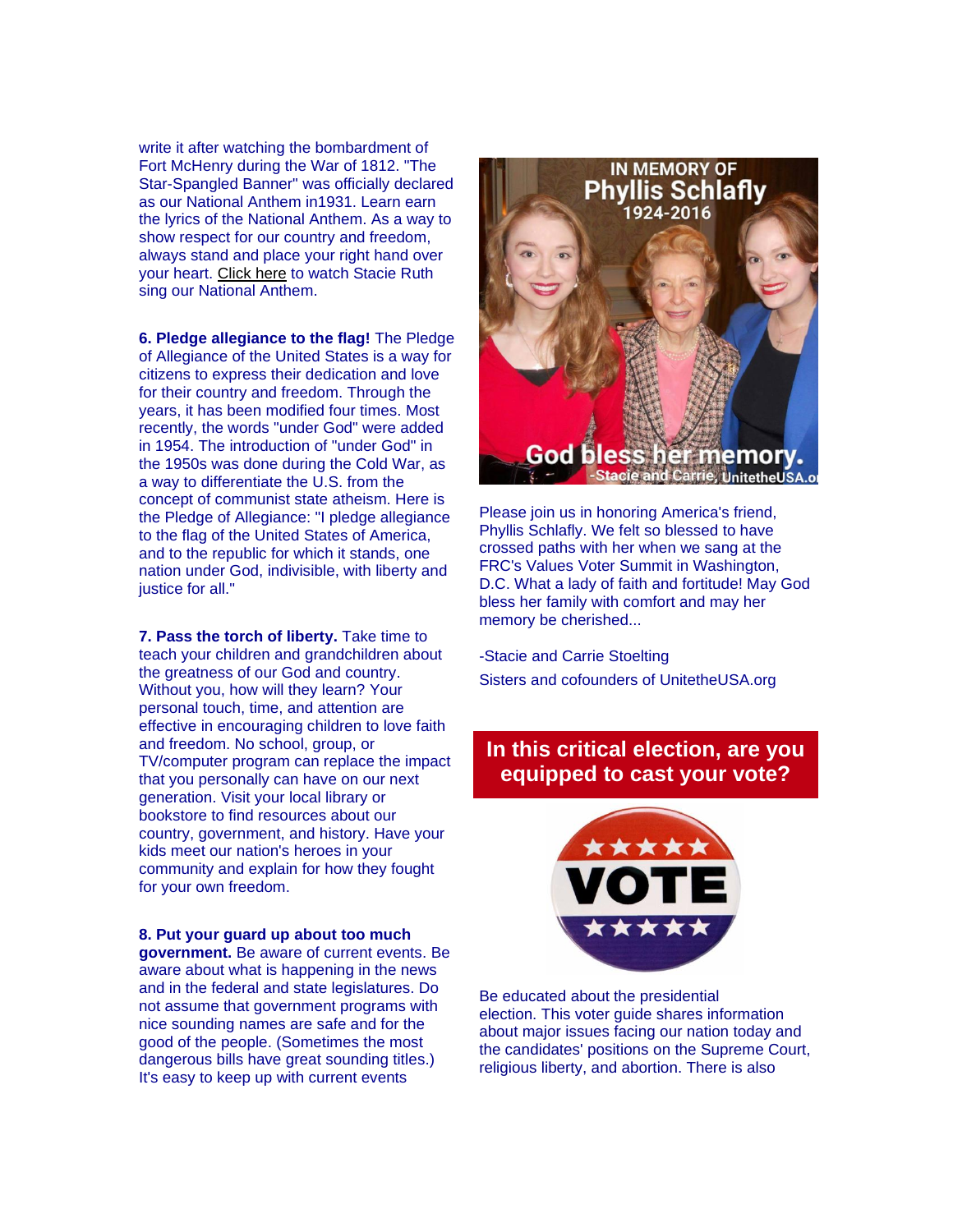through the radio, TV, newspapers, and online tools. It's simply up to you to take advantage of those accessible resources.

**9. Voting does count!** Over 50% of eligible voters do not make the effort to vote. Don't be part of that group. It's easy yet very important to vote. You do not need to stand in line at the polls. Instead, vote via an absentee ballot. Contact your auditor's office to request an absentee ballot. In fact, throughout history there have been many elections when only a hand full of votes made all of the difference.

**10. Visit historical landmarks to make our history 'come to life'.** It reinforces the fact that our past is real. For example, visit your state capitol building, presidential libraries, battle sites, or any other historical landmarks in your area that interest you. Seeing places were our government works or where history happened makes history and government text books much more interesting, real, and applicable.

**11. Lawmakers serve you. Request meetings with your lawmakers.** Many state and federal legislators regularly tour their constituencies and hold town hall meetings. For example, it is widely know that in Iowa, Senator Chuck Grassley tours all 99 counties every year. Make the time and effort to meet with your public servants to hear what they have to say about current news and legislation. Our leaders need to hear from you.

**12. Pray for our nation.** America was founded by God-fearing men and women. 2 Chronicles 7:14 says, "If my people who are called by my name humble themselves, and pray and seek my face and turn from their wicked ways, then I will hear from heaven and will forgive their sin and heal their land." Prayer is powerful. Learn more about our prayer group at [www.prayingpals.org.](http://www.prayingpals.org/)

information about the party platforms on marriage, terrorism, and more.

**Request your free copy of Decision magazine's 2016 Presidential Election Guide** [here](http://r20.rs6.net/tn.jsp?t=a8yadnyab.0.0.4h4hhncab.0&id=preview&r=3&p=https%3A%2F%2Flp.billygraham.org%2Fdecision-magazine-2016-electoral-guide%2F%3Futm_source%3DFG%2Bfacebook%26utm_medium%3Dpost%26utm_campaign%3DFG%2BGeneral%2BPost%26utm_content%3DFG%2BFB%2Bpage%2BBD160YFEG%26SOURCE%3DBD160YFEG)**.**

#### **Register to Vote**

Everyone is mostly talking about the presidential election, but there are also many important U.S. Senate, U.S. House, and many state and local level elections.*Click here [to register to](http://r20.rs6.net/tn.jsp?t=a8yadnyab.0.0.4h4hhncab.0&id=preview&r=3&p=https%3A%2F%2Fwww.usa.gov%2Fvoter-registration-deadlines)  [vote and then be sure to vote on](http://r20.rs6.net/tn.jsp?t=a8yadnyab.0.0.4h4hhncab.0&id=preview&r=3&p=https%3A%2F%2Fwww.usa.gov%2Fvoter-registration-deadlines)  [November 8!](http://r20.rs6.net/tn.jsp?t=a8yadnyab.0.0.4h4hhncab.0&id=preview&r=3&p=https%3A%2F%2Fwww.usa.gov%2Fvoter-registration-deadlines)*

### **Featured Founding Father**



**Thomas Heyward Jr.** (July 28, 1746 - March 6, 1809) was a signer of the Declaration of Independence. He also signed the Articles of Confederation when he served as a representative of South Carolina.

During the War of Independence, Heyward was in command of a militia force. He was taken prisoner by the British during the siege of Charleston. Heyward is an example of how our Founding Fathers suffered and sacrificed to form our country and to be free. *We must never forget that fact!*

### **Order Now**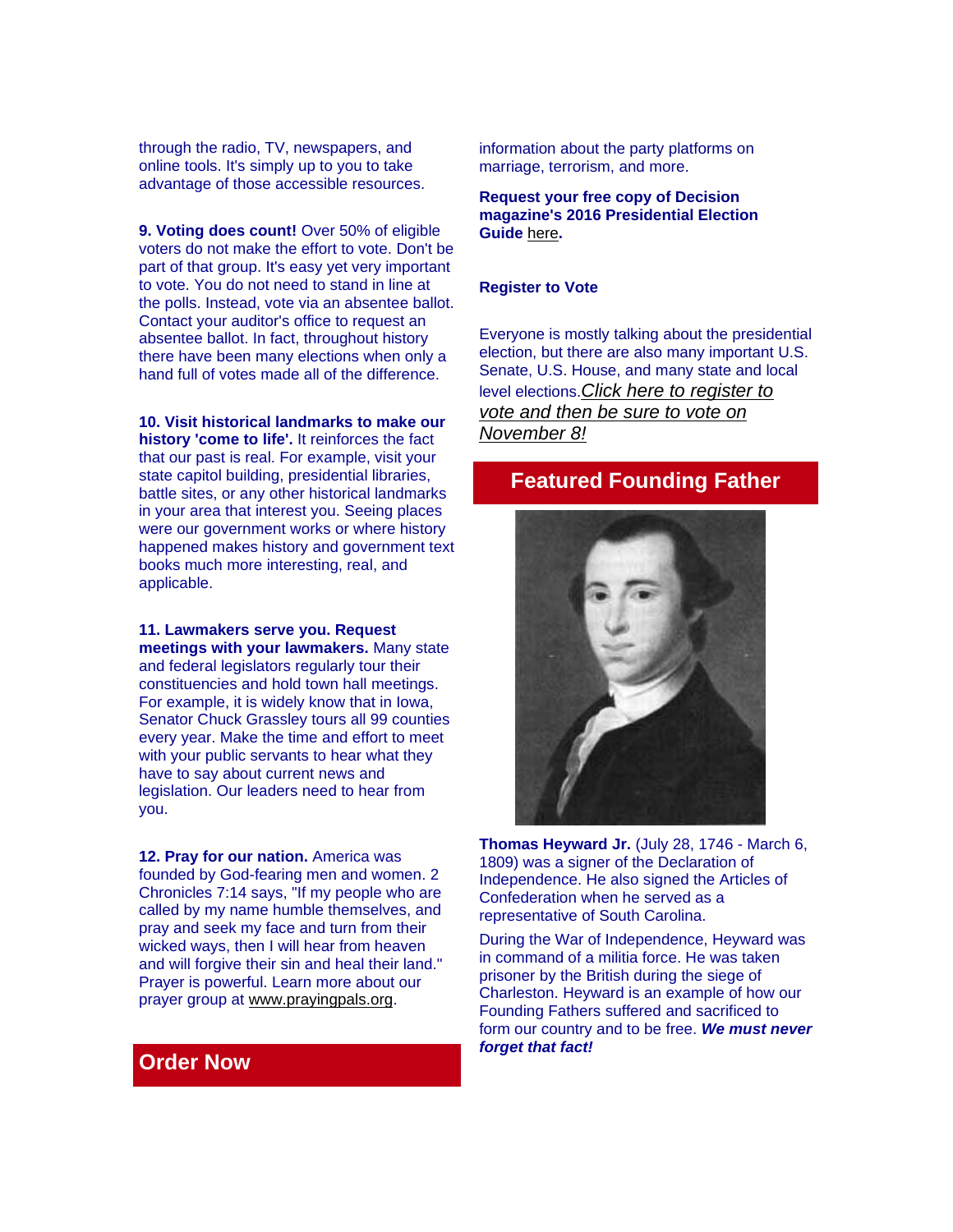



*Unite the USA: Discover the ABCs of Patriotism* is a new book by **Stacie Ruth and Carrie Beth Stoelting**. It's a book that empowers patriots to make a big difference in the land we love. With 100+ ways to make a positive difference in America, *Unite the USA* is a must-have tool for

patriots. *Unite the USA* will inspire and educate Americans to defend faith and freedom. (Important Note: All proceeds go to fund the mission of UnitetheUSA.org.) [Order](http://r20.rs6.net/tn.jsp?t=a8yadnyab.0.0.4h4hhncab.0&id=preview&r=3&p=http%3A%2F%2Funitetheusa.org%2Fid56.html)  [it here today!](http://r20.rs6.net/tn.jsp?t=a8yadnyab.0.0.4h4hhncab.0&id=preview&r=3&p=http%3A%2F%2Funitetheusa.org%2Fid56.html)

### **Booking Info**



Celebrate the true spirit of America with Carrie Beth and Stacie Ruth. Book Stacie and Carrie for concert or conference! E-

mail [info@unitetheusa.org](http://unitetheusa.org/id156.html) for more information.

*In God We Still Trust* **A CD by Stacie and Carrie Stoelting**

### **In God We Still Trust Video**

Our country needs to turn to Jesus. Listen to "In God We Still Trust" for inspiration to keep "fighting the good fight". For hope and encouragement, listen to Stacie Ruth and Carrie Beth sing "In God We Still Trust".



Per request from veterans who love patriotic and inspiring music sung by Stacie and Carrie, [In God We Still Trust](http://r20.rs6.net/tn.jsp?t=a8yadnyab.0.0.4h4hhncab.0&id=preview&r=3&p=http%3A%2F%2Funitetheusa.org%2Fid56.html) was recorded. From the National Anthem to "God Bless America" you will be inspired and uplifted about our God-given freedoms. All proceeds go to Unite the USA. Help promote faith and freedom in America. Your support is important and appreciated. [Buy or download](http://unitetheusa.org/id56.html)  [a copy today.G](http://unitetheusa.org/id56.html)od bless you as you celebrate the red, white, and blue!



 $\blacktriangleright \blacktriangleleft$ 

□ ₽